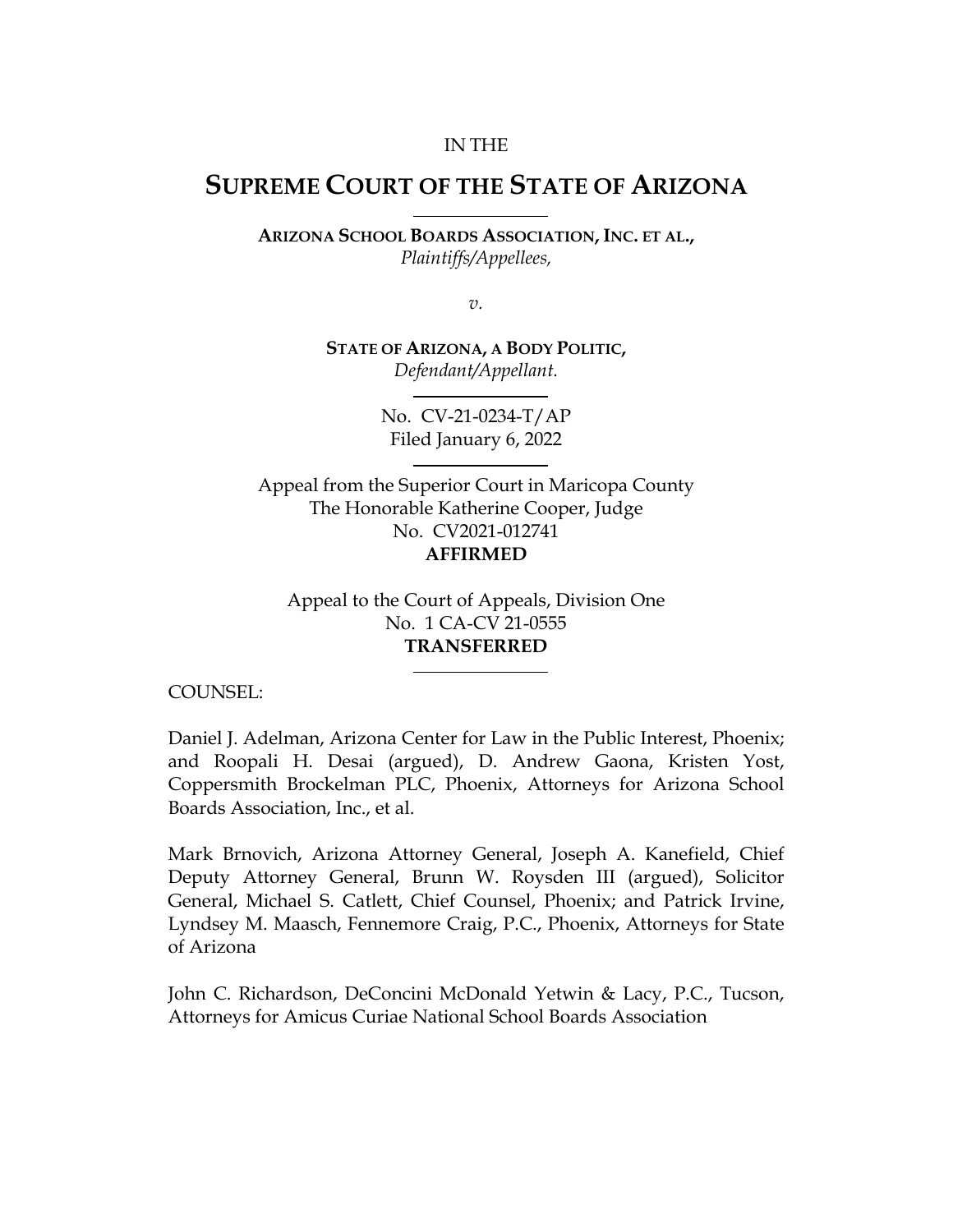Paul F. Eckstein, Austin C. Yost, Samantha J. Burke, Perkins Coie LLP, Phoenix, Attorneys for Amici Curiae Arizona Hospital and Healthcare Association and Arizona Medical Association

Michael G. Rankin, Tucson City Attorney, Regina Nassen, Principal Assistant City Attorney, Tucson, Attorneys for Amicus Curiae City of Tucson

Samara M. Spence, Jeffrey B. Dubner, Democracy Forward Foundation, Washington, DC; and Bruce E. Samuels, Jennifer Lee-Cota, Papetti Samuels Weiss LLP, Scottsdale, Attorneys for Amici Curiae Arizona Chapter of American Academy of Pediatrics

Mary R. O'Grady, Lynne C. Adams, Joshua D. Bendor, Shannon H. Mataele, Osborn Maledon, P.A., Phoenix, Attorneys for Amicus Curiae Phoenix Union High School District

Kory Langhofer, Thomas Basile, Statecraft PLLC, Phoenix, Attorneys for Amici Curiae Speaker of the Arizona House of Representatives Russell Bowers, Arizona Senate President Karen Fann, and Governor Douglas A. Ducey

Rhonda L. Barnes, Jane Ahern, Arizona House of Representatives, Phoenix; and Lisette Flores, Arizona Senate, Phoenix, Attorneys for Amici Curiae Legislative Democrats

Brett W. Johnson, Ian R. Joyce, Snell & Wilmer L.L.P., Phoenix, Attorneys for Amici Curiae Senator Vince Leach, Senator David Gowan, and Representative Regina Cobb

JUSTICE LOPEZ authored the opinion of the Court, in which CHIEF JUSTICE BRUTINEL, VICE CHIEF JUSTICE TIMMER, and JUSTICES BOLICK, BEENE, MONTGOMERY, and JUDGE HOWE joined.\* JUSTICE BOLICK issued a concurring opinion.

<sup>\*</sup> Justice Kathryn H. King has recused herself from this matter. Pursuant to article 6, section 3 of the Arizona Constitution, the Honorable Randall M. Howe, Judge of the Arizona Court of Appeals, Division One, was designated to sit in this matter.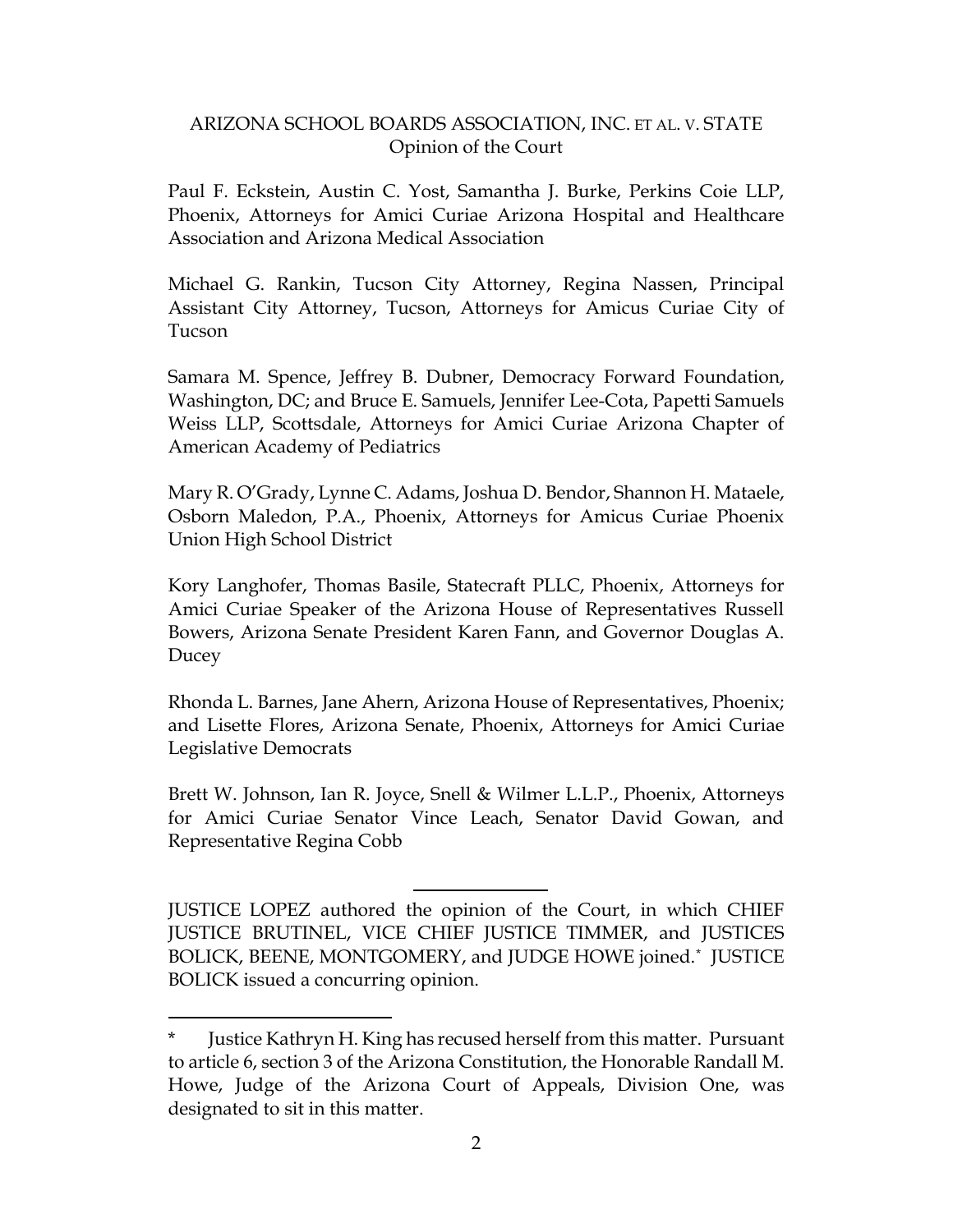# JUSTICE LOPEZ, opinion of the Court:

**¶1** We consider whether four legislative budget reconciliation bills ("BRBs")—House Bill ("HB") 2898, Senate Bill ("SB") 1824, SB 1825, and SB 1819—violate the Arizona Constitution's "title requirement" or "single subject rule." *See* Ariz. Const. art. 4, pt. 2, § 13. We conclude that, because these bills violate the title requirement, they are void in part, and because SB 1819 also violates the single subject rule, it is entirely void.

#### **BACKGROUND**

**¶2** One of the Arizona legislature's fundamental duties is adopting an annual budget. The budget process includes passing a general appropriations bill, commonly referred to as a "feed bill," which funds previously authorized government expenses, *Carr v. Frohmiller*, 47 Ariz. 430, 441 (1936), as well as other appropriations. Our constitution requires that appropriations beyond the scope of the general appropriations bill "shall be made by separate bills, each embracing but one subject." Ariz. Const. art. 4, pt. 2, § 20. Such bills are also subject to the general constitutional requirements that "[e]very act shall embrace but one subject and matters properly connected therewith, which subject shall be expressed in the title." Ariz. Const. art. 4, pt. 2, § 13. Two distinct requirements emanate from this provision, which are commonly referred to as the "single subject rule" and the "title requirement."

**¶3** The general appropriations bill may not contain substantive provisions. *See* Ariz. Const. art. 4, pt. 2, § 20 ("The general appropriation bill shall embrace nothing but appropriations for the different departments of the state, for state institutions, for public schools, and for interest on the public debt."). Thus, amendments and additions to substantive law necessary to effectuate the annual budget must be passed separately; this is commonly achieved using "reconciliation bills" that are related to and passed along with the general appropriations bill.

**¶4** Before 2004, substantive budget amendments were placed into one of three omnibus reconciliation bills ("ORBs"). Each ORB related to one of the following subjects: public finance, education, and health and welfare. Following this Court's opinion in *Bennett v. Napolitano*, 206 Ariz.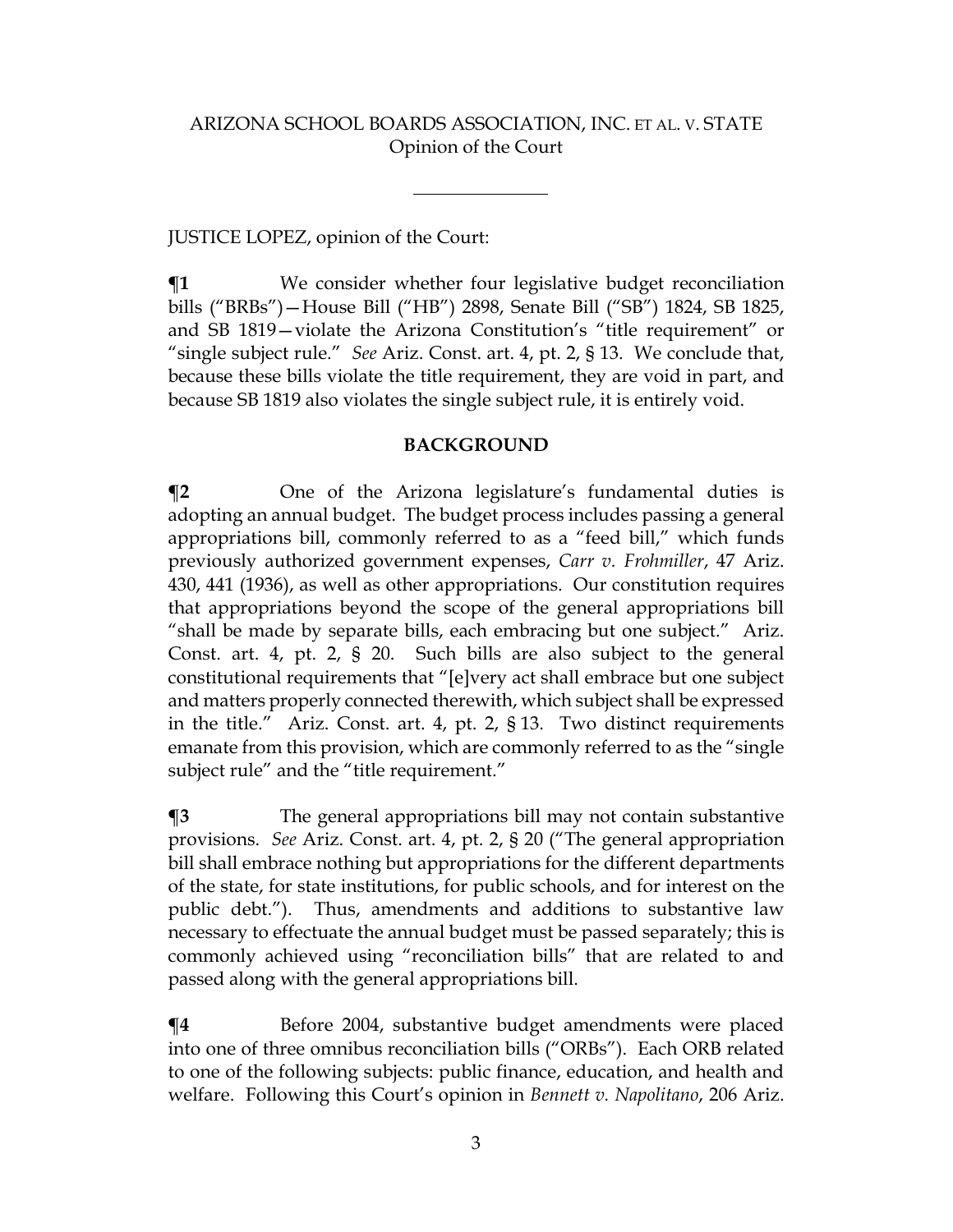520, 528  $\parallel$  39 & n.9 (2003), which recognized that ORBs often addressed multiple subjects and perhaps ran afoul of the single subject rule, the legislature modified its budget process. Since 2004, the legislature has placed substantive budget amendments into eight to ten BRBs, allowing for treatment of a broader range of subjects.

**¶5** The 2022 budgetary process commenced with the feed bill— SB 1823—which funded previously authorized expenses of the state's various constitutionally enumerated fiscal obligations. The 2022 budget, approved by the legislature and signed by the Governor on June 30, 2021, included eight BRBs. Of these, the Arizona School Boards Association, along with other organizations and citizens (collectively, "Plaintiffs"), challenged four—HB 2898, SB 1824, SB 1825, and SB 1819—in a complaint filed on August 12, 2021, against the State of Arizona. The complaint alleged that all four BRBs violated the title requirement and that SB 1819 also violated the single subject rule.

**The Extern State State Islem** is titled: "An Act Amending [Statutes Listed by Number]; Appropriating Monies; Relating to Kindergarten through Grade Twelve Budget Reconciliation." Plaintiffs alleged that three sections violated the title requirement. Section 12 prohibited public and charter schools from requiring students or staff to use face coverings or receive a COVID-19 vaccine to attend in-person classes. Section 21 prohibited public and charter schools from teaching a curriculum that "presents any form of blame or judgment on the basis of race, ethnicity or sex." Section 50 authorized the Attorney General to initiate civil actions against public officials, employees, or agents who use public resources to "organize, plan or execute any activity that impedes or prevents a public school from operating for any period of time."

**¶7** SB 1824 is titled: "An Act Amending [Statutes Listed by Number]; Appropriating Monies; Relating to Health Budget Reconciliation." Plaintiffs argued two sections violated the title requirement. Section 12 prohibited schools from requiring immunizations for the human papillomavirus or any immunization with emergency use authorization. Section 13 prohibited the state, cities, towns, and counties from "establishing a COVID-19 vaccine passport," or requiring any person to be vaccinated for COVID-19 or businesses to obtain vaccination status from customers.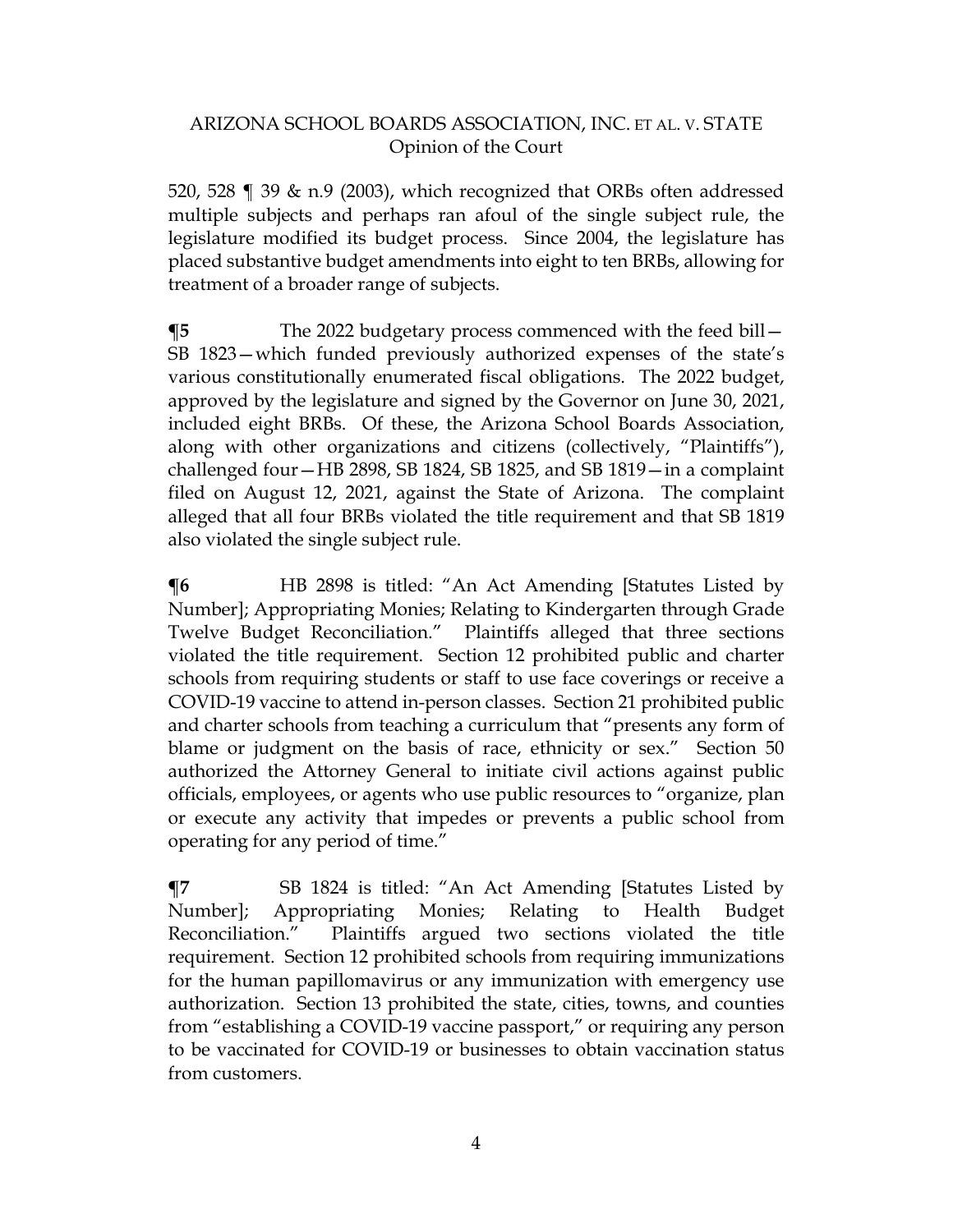**¶8** SB 1825 is titled: "An Act Amending [Statutes Listed by Number]; Appropriating Monies; Relating to Budget Reconciliation for Higher Education." Plaintiffs claimed one section violated the title requirement. Section 2 prohibited the Arizona Board of Regents and public universities and community colleges from requiring the COVID-19 vaccine or proof of vaccination status or placing other conditions on attendance, including mandatory testing or face coverings.

**¶9** SB 1819 is titled: "An Act Amending [Statutes Listed by Number]; Appropriating Monies; Relating to State Budget Procedures." Plaintiffs alleged that six sections  $-4$ , 5, 33, 35, 39, and  $47-$  violated the title requirement, and that the entire bill violated the single subject rule. The six sections challenged relate to various election procedures and prohibit new COVID-19 mitigation laws that affect private entities. The rest of the bill covers a menagerie of subjects including dog racing permits, the definition of a "newspaper," and authorization of investigations into the practices of social media platforms related to political contributions.

**¶10** Plaintiffs requested that the challenged sections of all four BRBs be declared unconstitutional as violative of the title requirement, that SB 1819 be declared unconstitutional as violative of the single subject rule, and that the State be enjoined from enforcing the challenged sections and SB 1819 in its entirety. Plaintiffs further requested a declaratory judgment that section 12 of HB 2898 violated the Arizona Constitution on equal protection grounds.

 $\P$ **11** The State, in addition to contesting the merits of Plaintiffs' arguments, asserted two justiciability defenses: (1) that Plaintiffs lack standing to challenge SB 1819; and (2) that the courts lack authority to determine the BRBs' validity because the issue raises a non-justiciable political question.

**¶12** The trial court issued its judgment on September 27, 2021, ruling that the challenged sections of HB 2898, SB 1824, SB 1825, and SB 1819 violated the title requirement and the entirety of SB 1819 violated the single subject rule. Thus, those sections and SB 1819 were void and unenforceable. Given those declarations, the court denied injunctive relief as moot, stating that relief would be available if noncompliance occurred. It did not decide whether section 12 of HB 2898 violated the equal protection clause. The State timely appealed.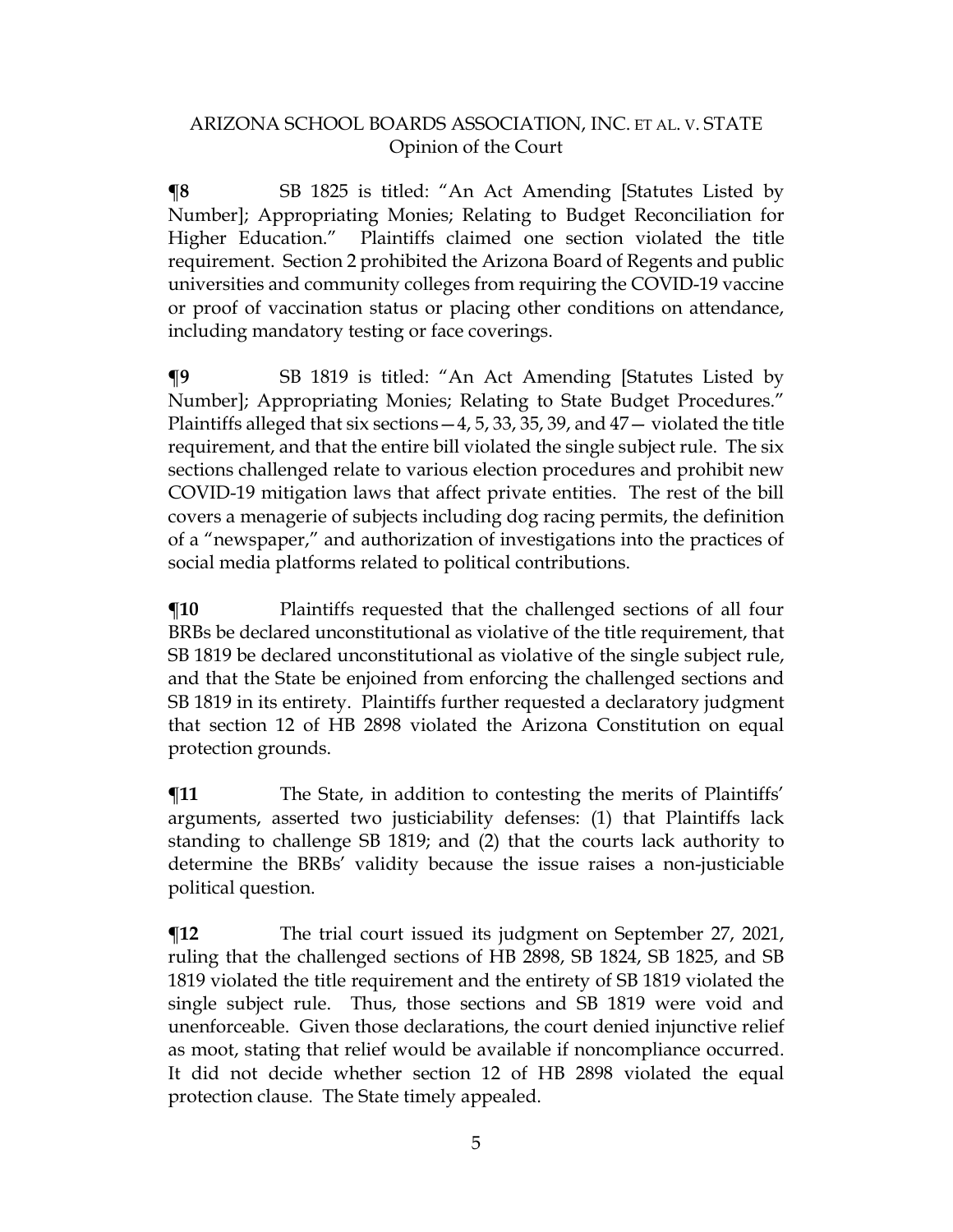**¶13** We granted the State's petition to transfer the appeal from the court of appeals pursuant to Arizona Rule of Civil Appellate Procedure 19(a) because the budget issues raised required prompt resolution. *See Ariz. Early Childhood Dev. & Health Bd. v. Brewer*, 221 Ariz. 467, 469 ¶ 2 (2009). After briefing and oral argument, we issued an order affirming the trial court's judgment with an explanatory opinion to follow. We have jurisdiction under article 6, section 5(3) of the Arizona Constitution.

#### **DISCUSSION**

#### **I.**

**¶14** We first consider the State's justiciability arguments that we should not reach the merits on Plaintiffs' claims concerning SB 1819 because they lack standing and Plaintiffs' challenges to the BRBs present nonjusticiable political questions.

#### **A.**

**¶15** The State concedes that Plaintiffs have standing to challenge HB 2898, SB 1824, and SB 1825. The State, however, contends that Plaintiffs lack standing to challenge SB 1819 because they do not allege an injury from the bill's alleged violations of the Arizona Constitution. We disagree.

**¶16** Plaintiffs' challenge to SB 1819 arises under Arizona's Uniform Declaratory Judgments Act, A.R.S. §§ 12-1831 to -1846 ("DJA"). Pursuant to the DJA:

Any person . . . whose rights, status or other legal relations are affected by a statute . . . may have determined any question of construction or validity arising under the . . . statute . . . and obtain a declaration of rights, status or other legal relations thereunder.

§ 12-1832. Thus, under the DJA, a plaintiff must show that its "rights, status or other legal relations" are "affected by a statute," *see, e.g*., *Am. Est. Life Ins. Co. v. Ariz. Dep't of Ins.*, 116 Ariz. 240, 243 (App. 1977), but it need not demonstrate past injury or prejudice so long as the relief sought is not advisory, *Ariz. State Bd. of Dirs. for Junior Colls. v. Phx. Union High Sch. Dist.*,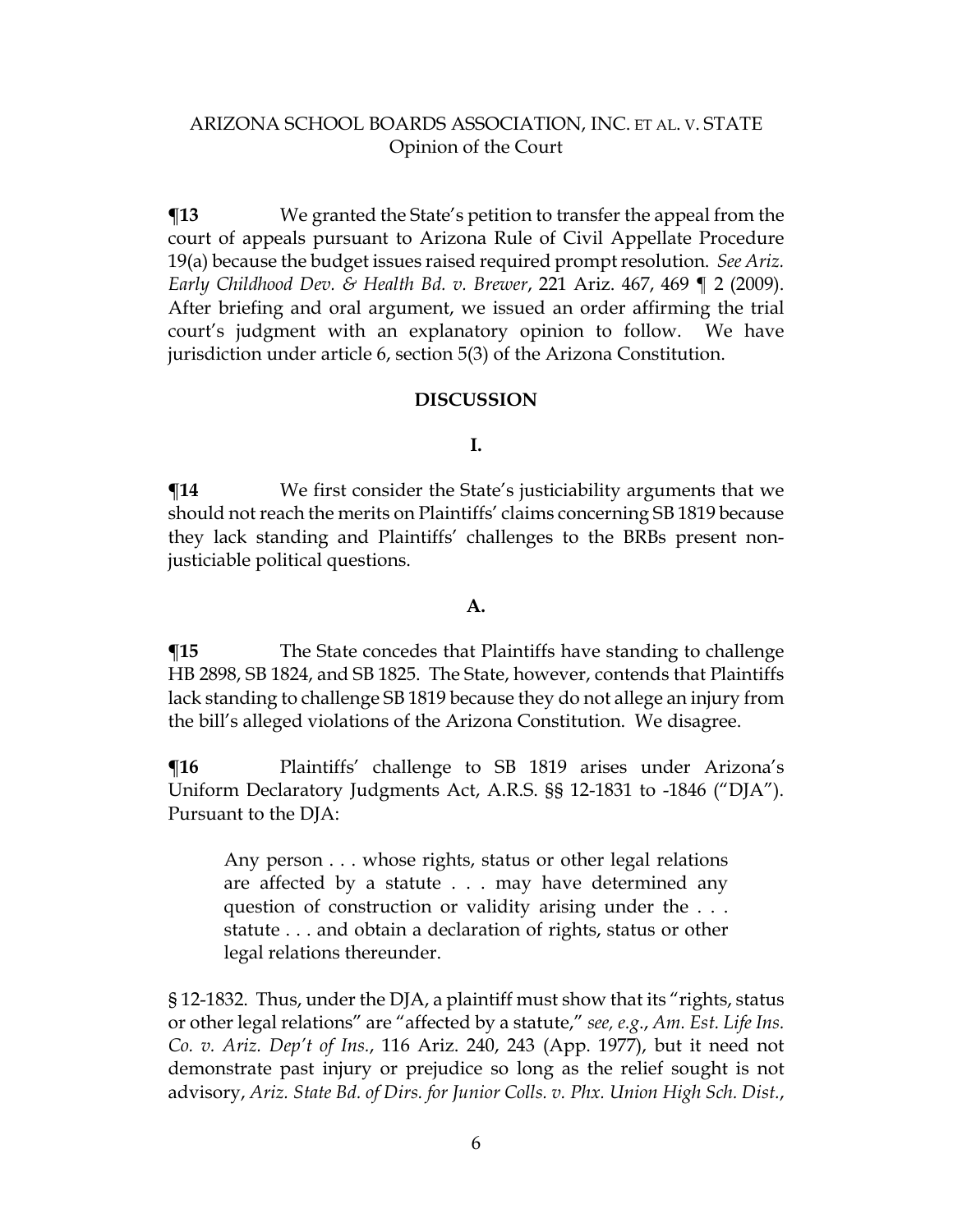102 Ariz. 69, 73 (1967) ("No proceeding will lie under the declaratory judgment acts to obtain a judgment which is advisory only or which merely answers a moot or abstract question . . . ."). Although a declaratory judgment action is remedial and should be "liberally construed and administered," a plaintiff must have "an actual or real interest in the matter for determination." *Podol v. Jacobs*, 65 Ariz. 50, 54 (1946).

**¶17** Here, the trial court held that Plaintiffs, as individuals and organizations, had standing to challenge SB 1819 because they alleged facts establishing that the bill "directly affected their rights and resources." Those facts included Plaintiffs' alleged loss of resources due to the legislature's failure to follow proper legislative process in enacting SB 1819 and that passage of the bill "without adequate notice deprived [Plaintiffs] of the ability to participate in the legislative process." The court also found that section 39 of the bill—which bans local governments from adopting COVID-19 mitigation measures that impact schools—interfered with the ability to protect students from infection.

**¶18** Although we agree with the trial court that Plaintiffs have standing to challenge SB 1819, we disavow some of its reasoning. First, the trial court and Plaintiffs relied on *Valle del Sol Inc. v. Whiting*, 732 F.3d 1006 (9th Cir. 2013), and other cases for the proposition that an organization has standing to challenge the constitutionality of a statute if it demonstrates merely that the contested statute drained its resources and frustrated its mission. Our view, however, aligns with other federal courts that have held that "an organization cannot establish standing if the 'only injury arises from the effect of [a challenged action] on the organizations' lobbying activities, or when the service impaired is pure issue-advocacy.'" *Equal Means Equal v. Ferriero*, 3 F.4th 24, 30 (1st Cir. 2021) (quoting *People for the Ethical Treatment of Animals v. U.S. Dep't of Agric.*, 797 F.3d 1087, 1093–94 (D.C. Cir. 2015)). This approach prevents parties from eviscerating the standing requirement by merely asserting an interest. *Id.*; *Ctr. for L. & Educ. v. Dep't of Educ.*, 396 F.3d 1152, 1162 n.4 (D.C. Cir. 2005) ("In *Sierra Club* [*v. Morton*, 405 U.S. 727, 739 (1972)], the Supreme Court recognized that to hold that a lobbyist/advocacy group had standing to challenge government policy with no injury other than injury to its advocacy would eviscerate standing doctrine's actual injury requirement . . . ."); *cf. Sears v. Hull*, 192 Ariz. 65, 69–70 ¶¶ 16–17 (1998) (showing of generalized harm insufficient to confer standing).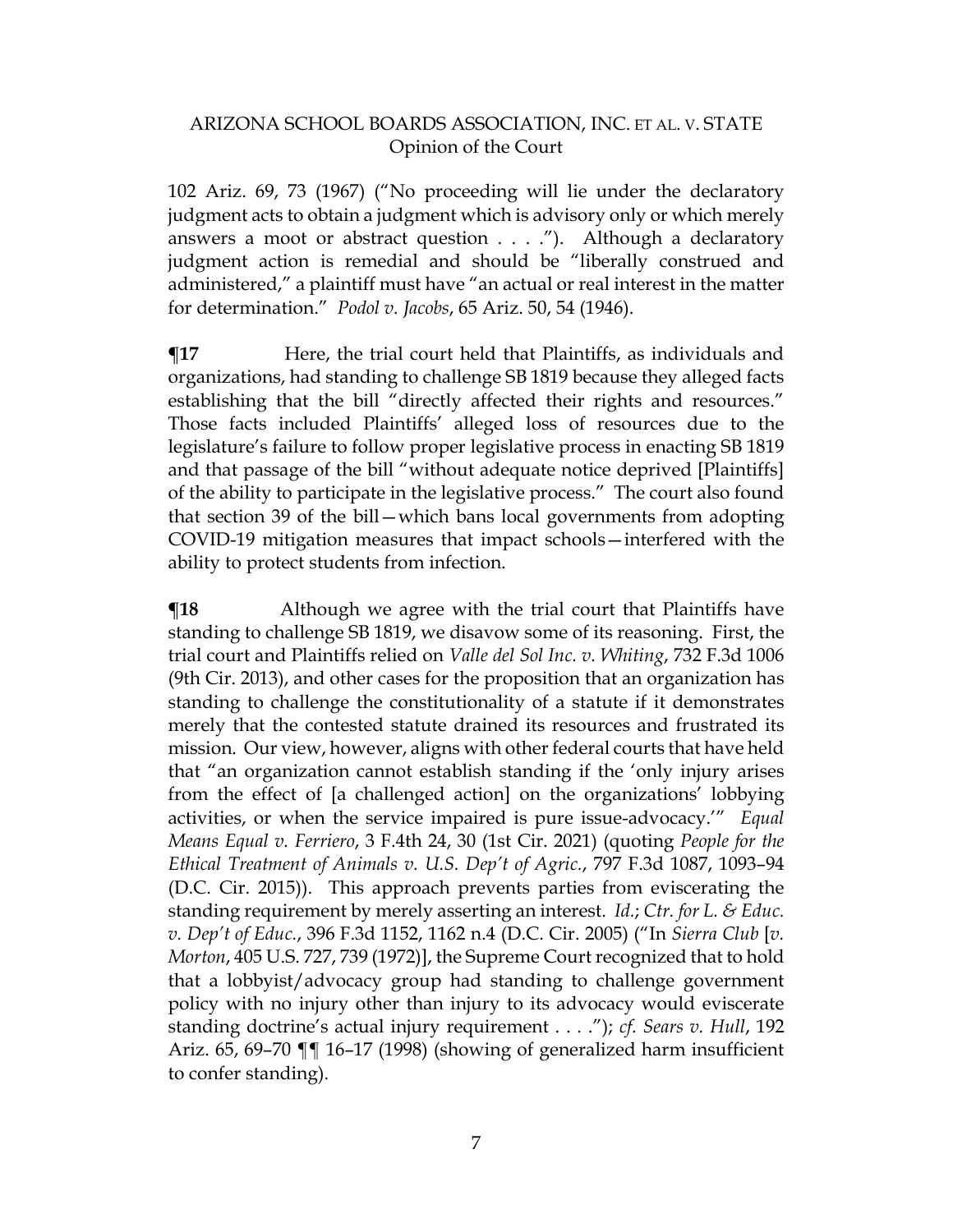**The Second, we disagree with the trial court's conclusion that** Plaintiffs' alleged loss of the ability to participate in the legislative process confers standing. The legislature's rules for public participation and other procedural rules are within the exclusive purview of the legislature. There are no manageable standards for determining whether organizations, let alone individuals, were able to sufficiently engage in advocacy. *Forty-Seventh Legislature of State v. Napolitano*, 213 Ariz. 482, 485 ¶ 7 (2006) ("'Political questions,' broadly defined, involve decisions that the constitution commits to one of the political branches of government and raise issues not susceptible to judicial resolution according to discoverable and manageable standards.").

**¶20** We hold, however, that Plaintiffs have standing under the DJA to challenge SB 1819. Section 39 of the bill prohibits a "county, city or town" from adopting "any order, rule, ordinance or regulation related to mitigating the COVID-19 pandemic that impacts private businesses, schools, churches or other private entities, including an order, rule, ordinance or regulation that mandates using face coverings, requires closing a business or imposes a curfew." Plaintiffs contend that section 39 compelled the Pima County Board of Supervisors to reject motions to implement a mask mandate in schools and mandate a COVID-19 vaccine for county employees. Three plaintiffs, including a trade association with members living and working in Pima County, were affected by the bill's alleged impediments to the county's "ability to exercise local control to protect its residents." These allegations are sufficient to confer standing upon Plaintiffs to contest the constitutionality of SB 1819. *Cf. Pena v. Fullinwider*, 124 Ariz. 42, 44 (1979) ("Appellants as consumers are 'affected' by the amendment because cost-per-unit pricing information is designed to allow them to compare the costs of different commodities. They have an actual or real interest in the matter for determination."); *State v. Direct Sellers Ass'n*, 108 Ariz. 165, 167 (1972) (finding that "a trade association, some of whose members conduct home sales solicitation" had standing to challenge the constitutionality of a home solicitation law).

#### **B.**

**The State next argues that our courts lack authority to** determine whether the challenged bills comport with Arizona constitutional standards; in the State's view, this is a non-justiciable political question because only the legislature may determine whether its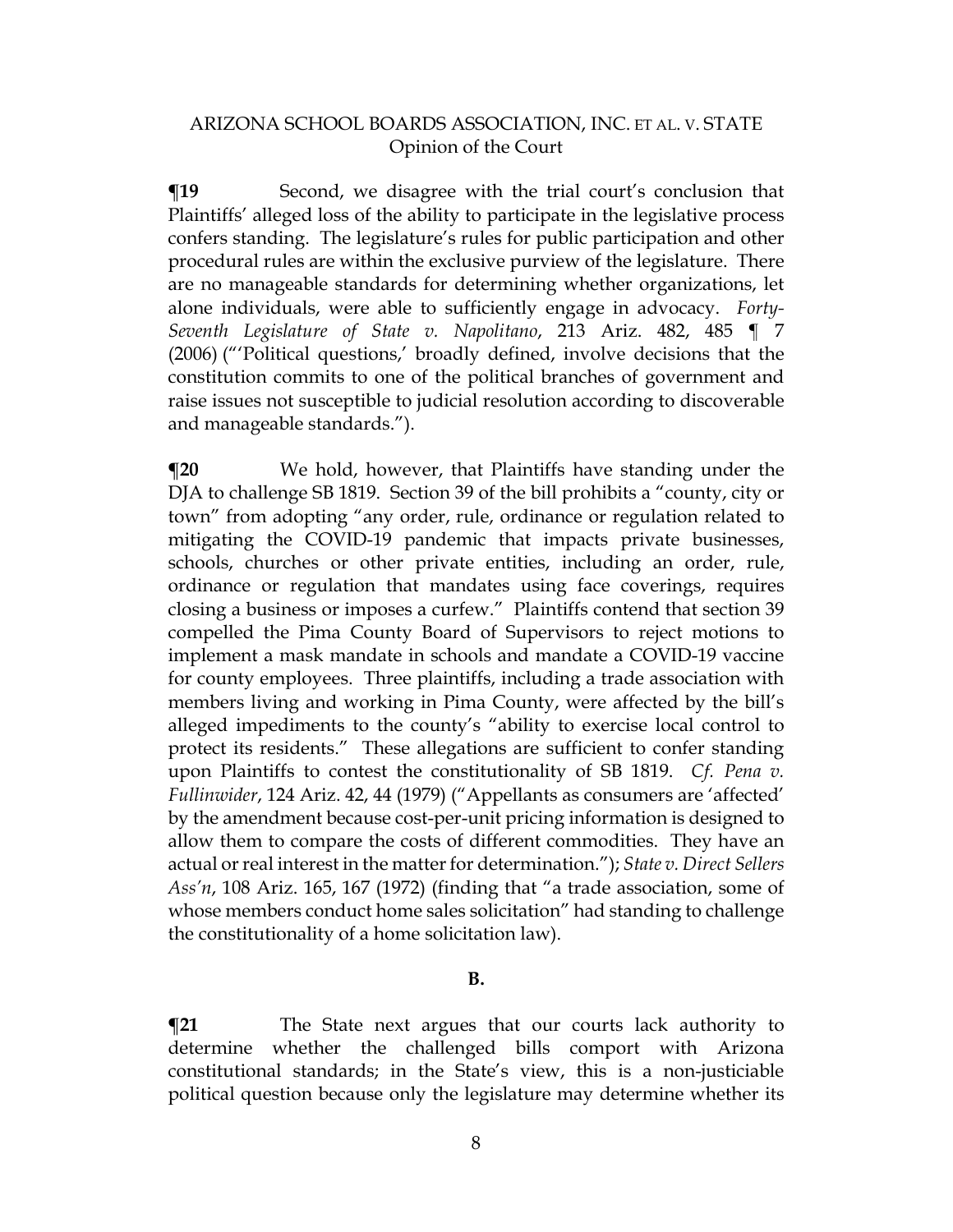bills satisfy constitutional requirements. We reject this untenable proposition.

**¶22** This case implicates our courts' core constitutional authority and duty to ensure that the Arizona Constitution is given full force and effect. The responsibility of determining whether the legislature has followed constitutional mandates that expressly govern its activities is given to the courts—not the legislature. *Marbury v. Madison*, 5 U.S. (1 Cranch) 137, 178 (1803) ("So if a law be in opposition to the constitution; if both the law and the constitution apply to a particular case, so that the court must either decide that case conformably to the law, disregarding the constitution; or conformably to the constitution, disregarding the law; the court must determine which of these conflicting rules governs the case. This is of the very essence of judicial duty.").

**¶23** An issue presents a non-justiciable political question if the Constitution commits the issue "to one of the political branches of government and raise[s] issues not susceptible to judicial resolution according to discoverable and manageable standards." *Napolitano*, 213 Ariz. at 485 ¶ 7. Here, the title requirement and single subject rule apply to all "acts," which necessarily include BRBs. Our review of the contested BRBs' constitutionality does not equate to this Court "superintending" the budget process, as the State claims. Whether the legislature has complied with constitutional requirements depends on whether the final BRBs' language reflects a "proper connection" to the budget as understood by an outside reader. *See, e.g.*, *State ex rel. Conway v. Versluis*, 58 Ariz. 368, 377 (1941); *In re Lewkowitz*, 70 Ariz. 325, 329 (1950). Thus, manageable standards exist to resolve the question, as courts have enforced the title requirement and single subject rule for decades*. See, e.g.*, *Brewer v. Burns*, 222 Ariz. 234 (2009). As the trial court sagely concluded, this matter falls within the purview of the courts because "[t]he issue here is not *what* the Legislature decided but *how* it decided what it did."

#### **II.**

**¶24** We next consider, in turn, Plaintiffs' title requirement and single subject rule challenges to the BRBs.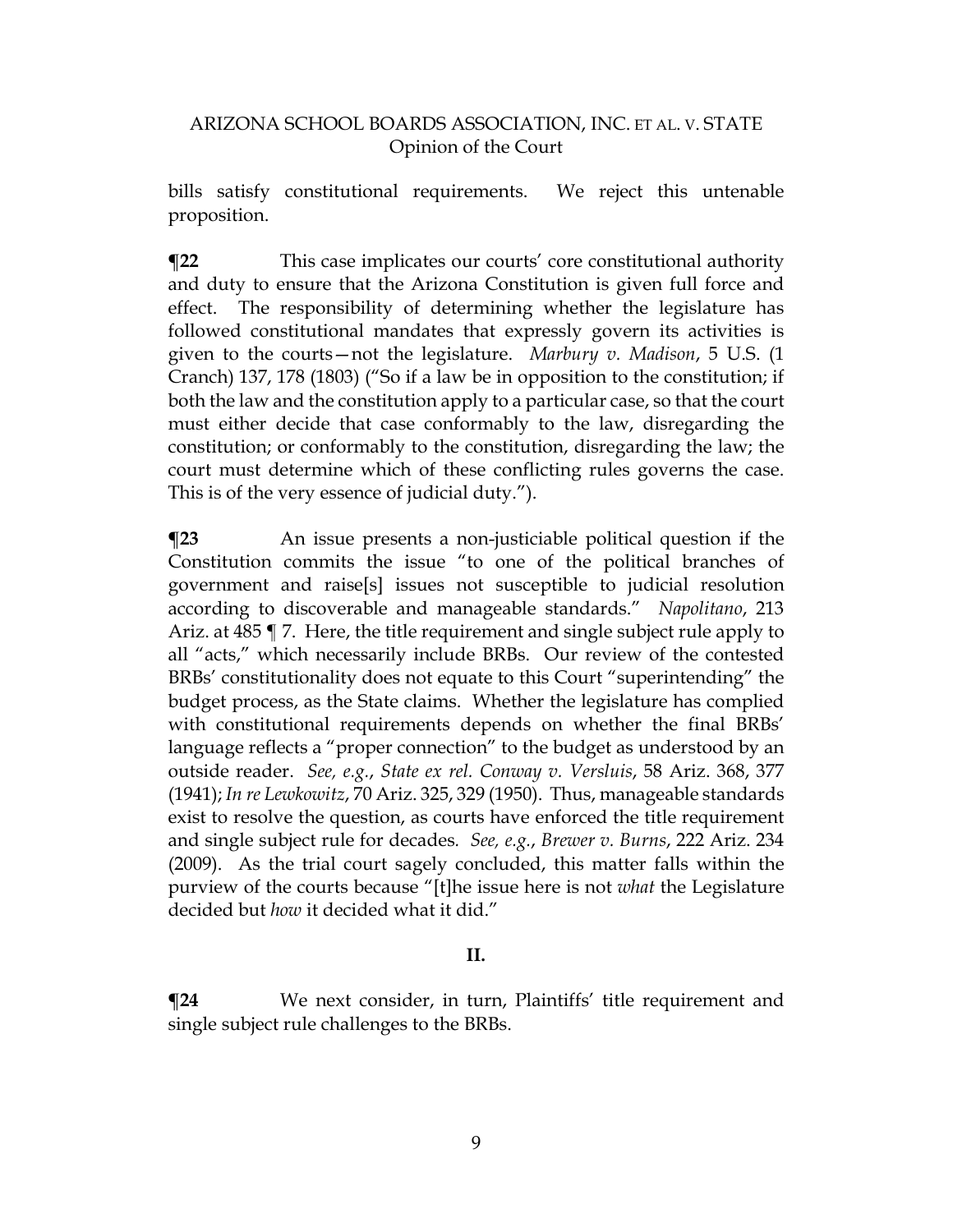#### **A.**

**¶25** The Arizona Constitution, article 4, part 2, describes the legislature's structure and enumerates its powers. Section 13 of part 2, titled "Subject and title of bills," provides that "[e]very act shall embrace but one subject"—the single subject rule—"which subject shall be expressed in the title"—the title requirement. Ariz. Const. art. 4, pt. 2, § 13.

**¶26** The title requirement provides that the single subject expressed in every legislative act "shall be expressed in the [act's] title." Ariz. Const. art. 4, pt. 2, § 13. To satisfy this requirement, the "title must be worded so that it puts people on notice as to the contents of the act," *State v. Sutton*, 115 Ariz. 417, 419 (1977), but the "title to an act need not be a complete index to its contents," *State v. Harold*, 74 Ariz. 210, 214–15 (1952). "[A] provision need only 'directly or indirectly relate[] to the subject of the title and hav[e] a natural connection therewith' or be 'germane to the subject expressed in the title' to be constitutional." *Manic v. Dawes*, 213 Ariz. 252, 256 ¶ 21 (2006) (quoting *Harold*, 74 Ariz. at 214–15). In other words, a reasonable person should be expected to know what an act deals with based on its title. *See Versluis*, 58 Ariz. at 377–78. A violation of the title requirement voids the portion of the act not expressed in the title, but the compliant part of the act survives. Ariz. Const. art. 4, pt. 2, § 13.

**¶27** Here, all four challenged BRBs are similarly titled. *See supra ¶¶* 6–9. Each bill's title starts with "an act amending," followed by a list of affected statutes, the words "appropriating monies," "related to," and a generic title description. The titles of the bills relating to K-12, health, and higher education also reference "budget reconciliation."

**¶28** The State argues that the BRB titles satisfy the title requirement because they relate to the general topic or idea of the bills' subjects, i.e., K-12, health, higher education, and state budget procedures. Although the bills' challenged sections may superficially relate to those subjects, this does not satisfy the requisite inquiry. The titles also include the term "appropriating monies" and indicate that the bills pertain to "budget reconciliation" or "budget procedure." Contrary to the State's claim, a closer examination of the challenged sections manifests the disconnect between the titles and the substantive provisions.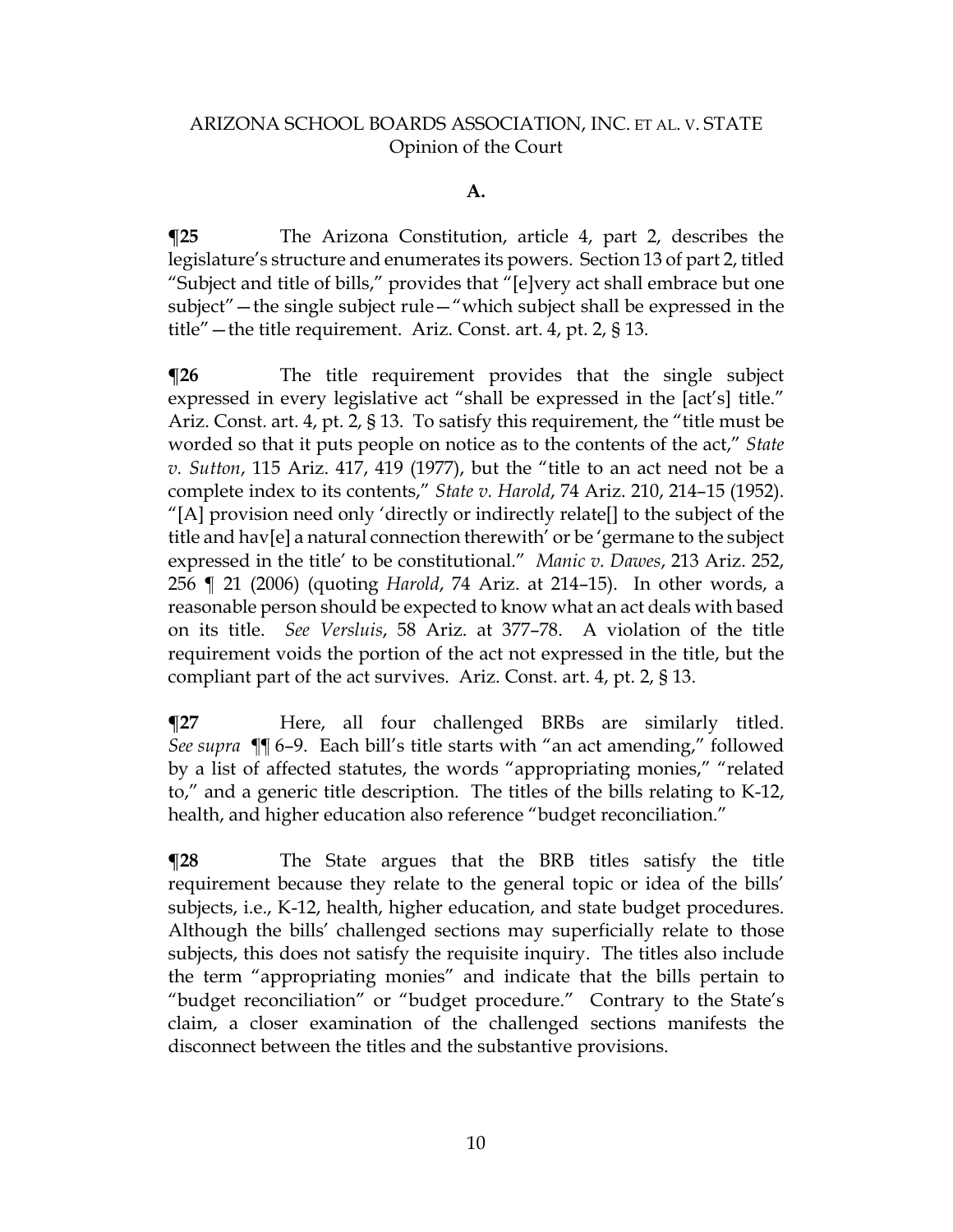**¶29** The legislature's decision to include the term "appropriating monies" and to delineate the "budget reconciliation" or "budget procedure" purpose in the bills' titles is critical. This Court, in *Rios v. Symington*, defined the term "appropriation":

An appropriation is the setting aside from the public revenue of a certain sum of money for a specified object, in such manner that the executive officers of the government are authorized to use that money, and no more, for that object, and no other. No specific language is necessary to make an appropriation, for the test is whether or not the people have expressed an intention that the money in question be paid. The essential parts of the definition, no matter how the wording may be changed, are the "certain sum," the "specified object," and the "authority to spend." Any act, or part of an act, containing all three of these elements is, and always must be, an "appropriation."

172 Ariz. 3, 6–7 (1992) (internal quotation marks and citations omitted).

**¶30** Employing the *Rios* appropriation standard in this case, we conclude the contested sections in the four bills do not involve setting aside public monies, nor do they identify the manner or procedure in which such monies will be expended. In fact, the bills have no expression of fiscal significance and fail to even identify a funding source. Instead, the challenged sections are more aptly described as various substantive legislative enactments concerning COVID-19-related directives; an expansion of Attorney General authority; election-related requirements; and the formation of a Senate election committee. More succinctly, the legislature titled these bills as "appropriation" and "budget reconciliation" or "budget procedure" provisions, yet the challenged sections are devoid of any form of appropriation or budgetary purpose. Instead, the contested sections contain substantive legislative measures for which the titles do not provide notice. Moreover, as Plaintiffs note, the non-appropriative nature of the bills is most graphically illustrated by the absence of any fiscal effect; tellingly, none of the appropriations for the "feed bill"—SB 1823—have failed because the challenged provisions have been stayed. This is so because the challenged sections are not necessary to implement SB 1823's authorizations. If the challenged provisions truly embodied a budgetary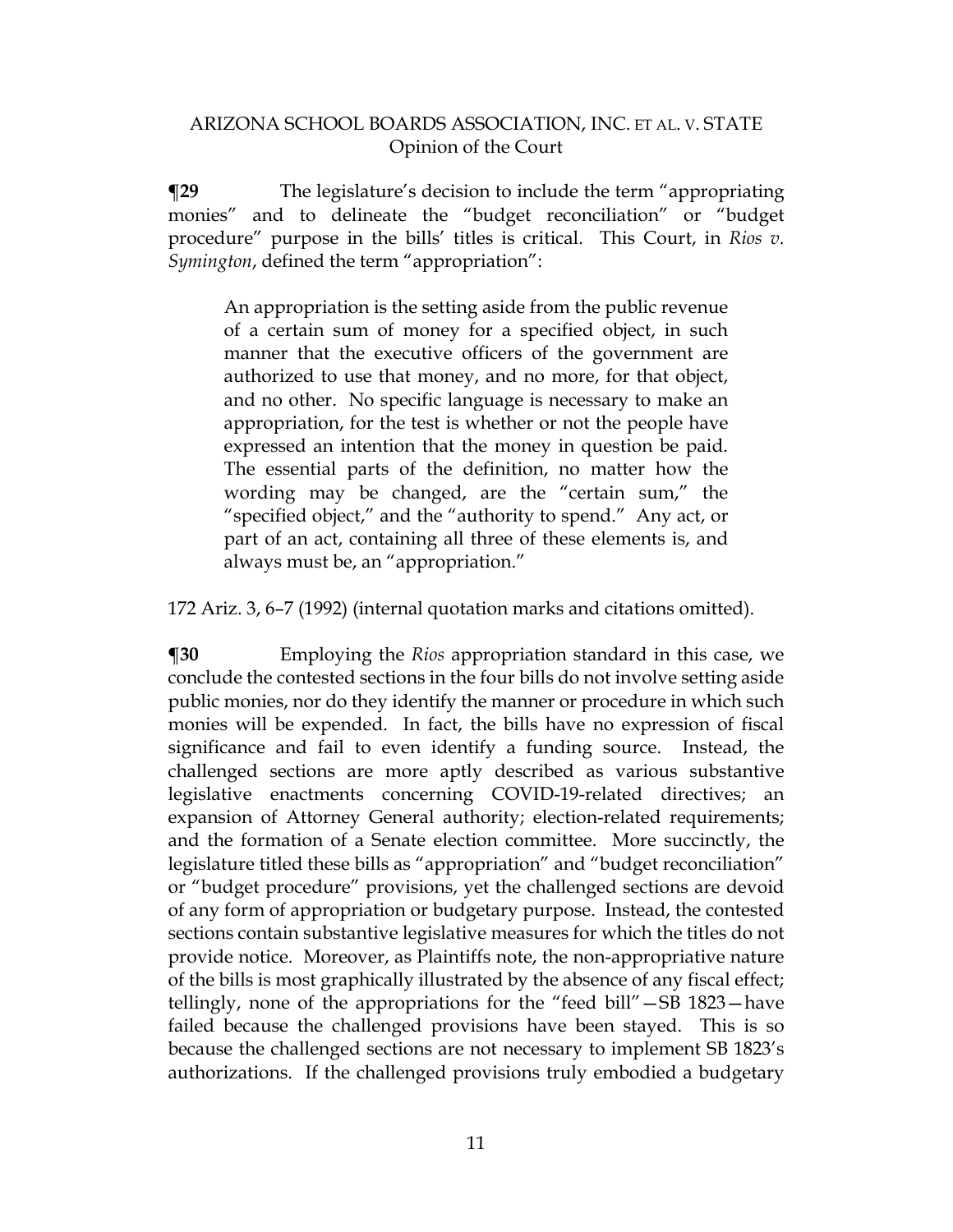purpose, staying their implementation would have affected SB 1823's appropriations.

**¶31** A violation of the title requirement voids the portion of the act not expressed in the title, but the compliant part of the act survives. Ariz. Const. art. 4, pt. 2, § 13. Therefore, we hold that the challenged sections in HB 2898, SB 1824, SB 1825, and SB 1819 violate the title requirement and are unconstitutional and void.

**¶32** We pause to clarify the effect of today's holding on the "California Format" of legislative titling, which enumerates by title and section number every individual statute added or amended by the bill and is augmented with a generalized description of a bill's subject matter. The legislature has employed the California Format since 1990, and various legislative amici contend that it comports with the title requirement. We do *not* hold that the California Format infringes the title requirement. Instead, as discussed, the BRBs here violate the title requirement because the challenged sections lack a natural connection to the subject expressed in the title—a fatal flaw that does not implicate the California Format of bill titling.

#### **B.**

**¶33** This Court has described the purpose of the single subject rule and its significance to our state's constitutional order:

The single subject rule is meant to prevent "log-rolling," or combining different measures into one bill so that a legislator must approve a disfavored proposition to secure passage of a favored proposition. The single subject rule should be read liberally so as not to impede or embarrass the legislature but not so "foolishly liberal" as to render the constitutional requirements nugatory. All that is necessary is that the act should embrace some one general subject: and by this is meant, merely, that all matters treated of should fall under some one general idea.

*Hoffman v. Reagan*, 245 Ariz. 313, 316 ¶ 14 (2018) (internal quotation marks and citations omitted).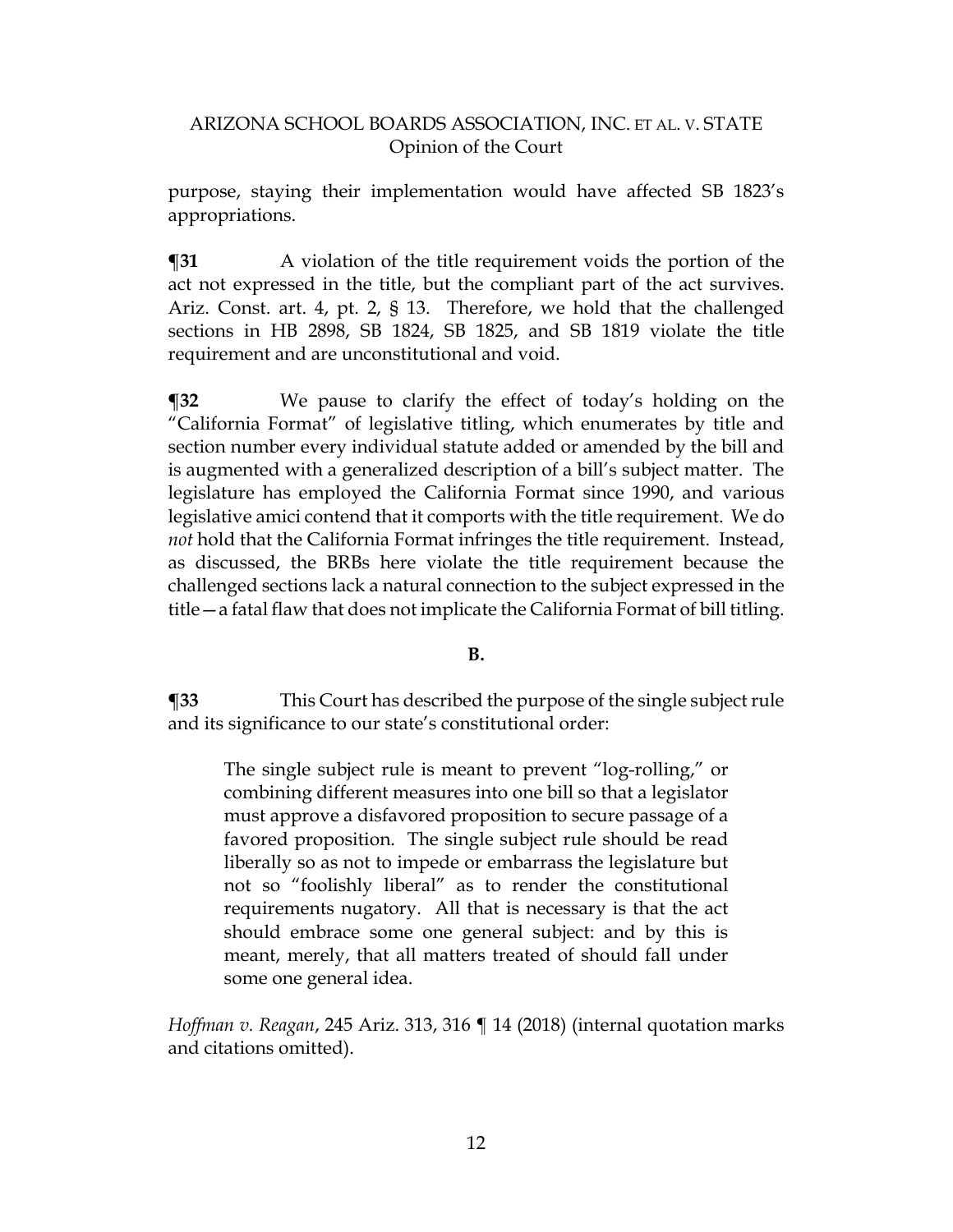**¶34** In applying the single subject rule, a legislative "subject" entails "all matters having a logical or natural connection," *Litchfield Elementary Sch. Dist. No. 79 of Maricopa Cnty. v. Babbitt*, 125 Ariz. 215, 224 (App. 1980) (quoting *Johnson v. Harrison*, 47 Minn. 575, 577 (1891)), and must be essential to the accomplishment of one main objective, *Black & White Taxicab Co. v. Standard Oil Co.*, 25 Ariz. 381, 393–94 (1923). Thus, compliance with the rule requires that "all matters treated . . . should fall under some one general idea, be so connected with or related to each other, either logically or in popular understanding, as to be parts of, or germane to, one general subject." *Litchfield*, 125 Ariz. at 224*.* An act violates the rule if it includes "dissimilar and discordant subjects that by no fair intendment can be considered as having any legitimate connection with or relation to each other." *Id.* An act that violates the single subject rule is entirely void because no mechanism is available for courts to discern the primary subject of the act. *See id.* at 226.

**¶35** Here, SB 1819 contains fifty-two sections and spans approximately thirty distinct subjects, including matters ranging from dog racing, the lottery, voter registration, election integrity, the Governor's emergency powers, the Board of Trustees' duties and powers, the definition of "newspaper," political contributions, management of the state capital museum, and COVID-19.

**The State contends that the bill's sweeping array of topics,** standing alone, does not preclude their inclusion under a broad conception of the title's reference to "budget procedures." Enacting wide varieties of legislation may be essential to achieving one purpose, but that is not the case here. The only identified purpose here, as reflected in the title, is the budget. But the contested sections do not relate to the budget at all; they are devoid of any reference or significance to budget procedure. Absent such a common tie between this diverse category of topics, we cannot conclude that these sections fall under "one general idea," or render them germane to one general subject. Our conclusion is inescapable: SB 1819 contains an array of discordant subjects that are not reasonably connected to one general idea, and certainly not to budget procedures.

**¶37** An act that violates the single subject rule is void in its entirety because no mechanism is available for courts to discern the act's primary subject. *Litchfield,* 125 Ariz. at 226 ("Any inquiry into dominant purpose of whether 'logrolling' occurred is, in the final analysis, a factual inquiry. Such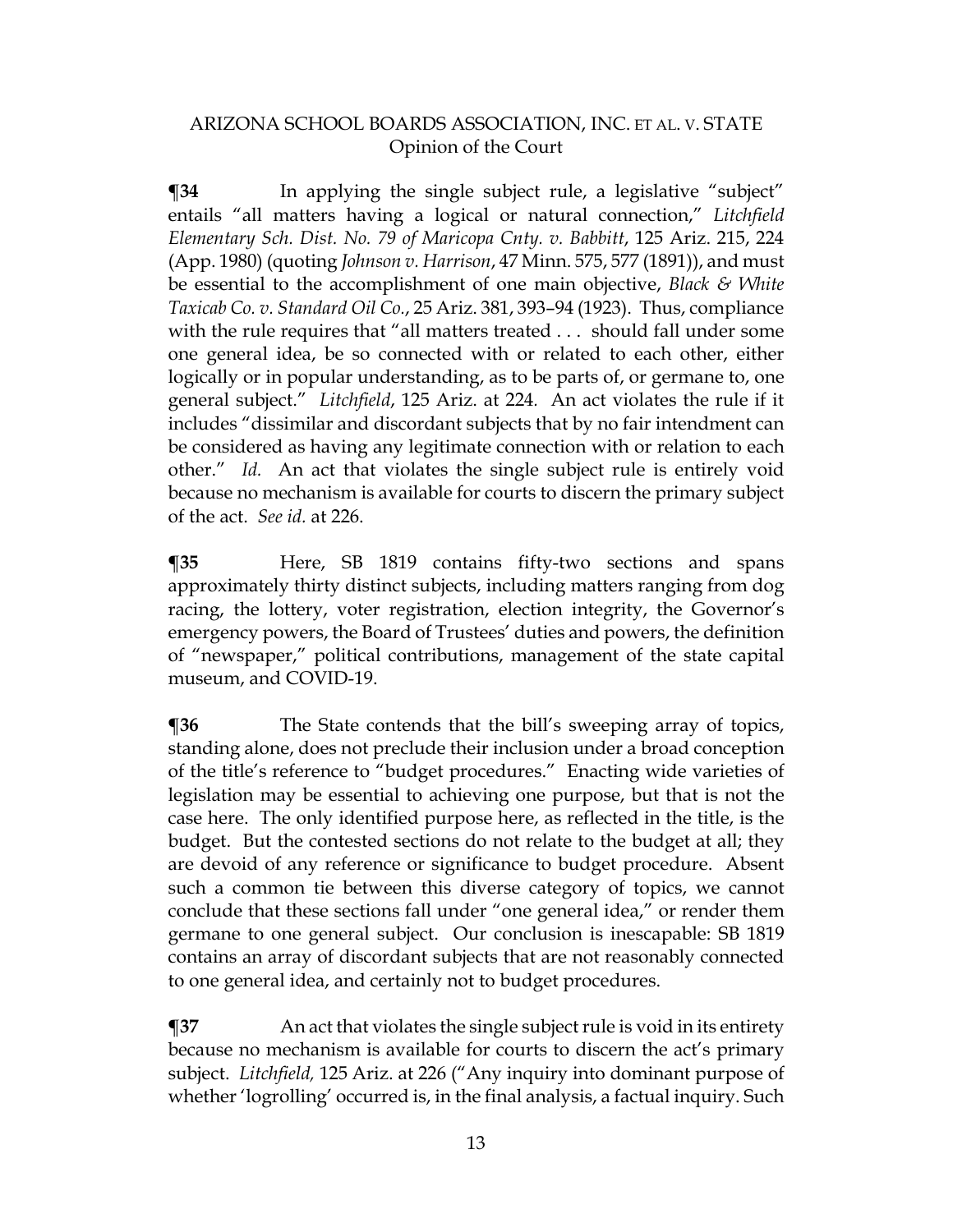an inquiry injects the courts more deeply than they should be into the legislative process. We do not believe, in view of the clear terms of the constitutional prohibition, that courts should speculate as to what might or might not have been in terms of the political process."). Therefore, because we hold that SB 1819 violates the single subject rule, and we must refrain from endeavoring to ascertain the dominant purpose of the bill, it is unconstitutional and entirely void.

**¶38** We note that this Court, in *Clean Elections Institute, Inc. v. Brewer*, stated that severance is the proper remedy for a violation of the single subject rule. 209 Ariz. 241, 243 ¶ 5 (2004). There, we did not resolve the challenge to a voter initiative on single subject rule grounds, but rather juxtaposed the effect of a violation of that rule against the "separate amendment rule" of article 21, section 1 of the Arizona Constitution. Notably, the opinion did not address *Litchfield*, which reached the opposite conclusion in holding that severance is not a remedy for a single subject rule violation. 125 Ariz. at 226 ("Since the enactment in question is infected by reason of the combination of its various elements rather than by any invalidity of one component, the otherwise salutary principle of severance and partial savings of valid portions does not apply. We are constrained to agree with and adopt the general rule that the entire act must fall."). We must conclude that *Clean Elections* conflated the title requirement and single subject rule in analyzing remedies for an article 13 violation. We embrace *Litchfield* and clarify that severance is not a proper remedy for a single subject rule violation.

#### **III.**

**¶39** The State contends any holding that SB 1819 violates the single subject rule should only apply prospectively because no court has ever applied the rule to invalidate a BRB. We are unpersuaded.

 $\P$ **40** "Whether an opinion will be given prospective application only is a policy question within this court's discretion." *Fain Land & Cattle Co. v. Hassell*, 163 Ariz. 587, 596 (1990). In Arizona, an opinion in a civil case typically applies retroactively as well as prospectively. *Id.* "In *Chevron Chemical* [*Co. v. Superior Court*, 131 Ariz. 431, 436 (1982)], we approved a three-part test to determine whether this presumption of retroactivity has been overcome and a decision should be applied prospectively only." *Id.* We consider whether: (1) "the decision establishes a new legal principle by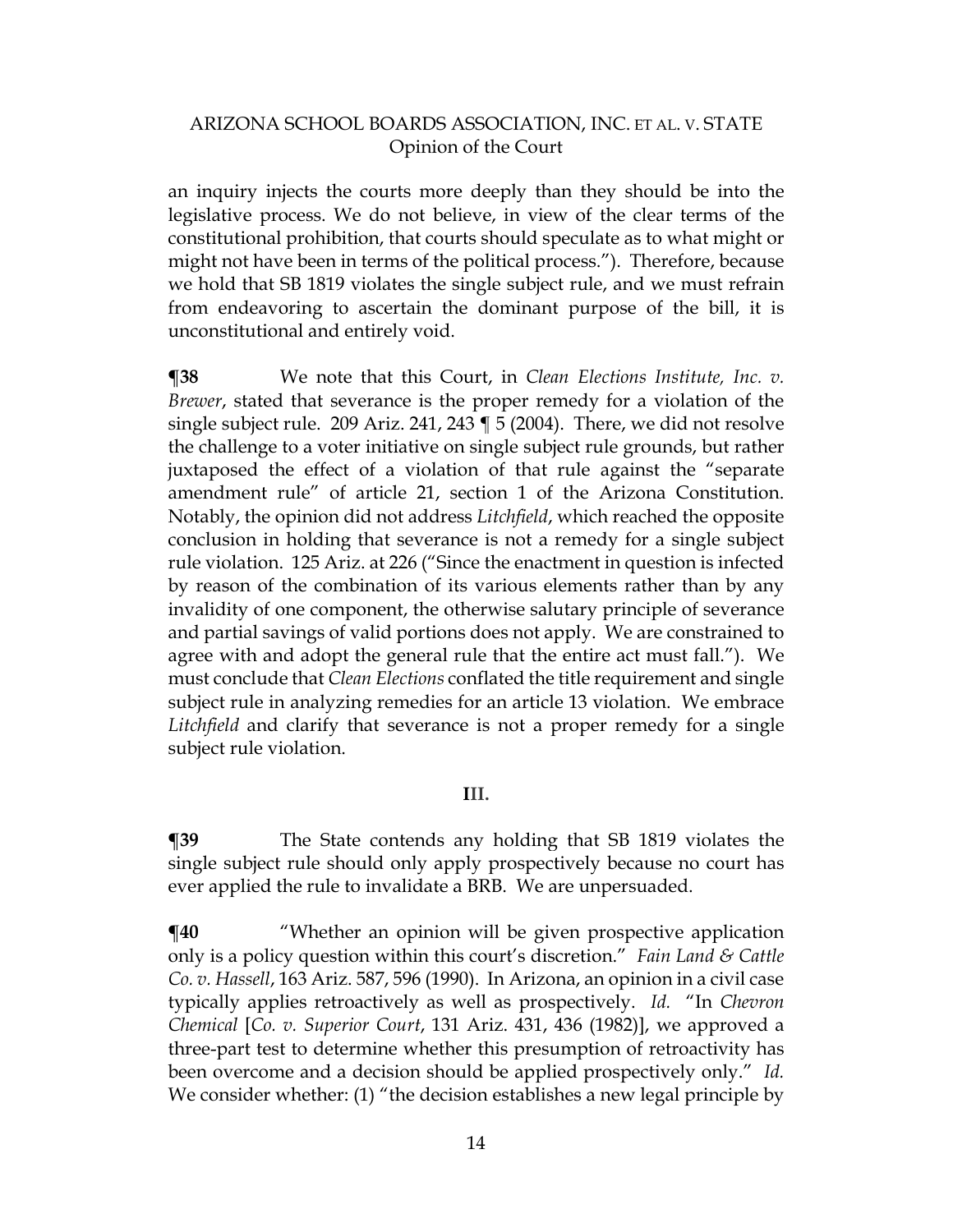overruling clear and reliable precedent or by deciding an issue whose resolution was not foreshadowed"; (2) "retroactive application will further or retard operation of the rule, considering the prior history, purpose, and effect of the rule"; and (3) "retroactive application will produce substantially inequitable results." *Id.*

**¶41** Here, all three *Chevron Chemical* factors weigh in favor of retroactive application of our opinion. First, we do not announce a new standard today by applying the single subject rule's plain meaning. To the contrary, this Court has previously noted its concern about the legislature's failure to comply with the rule. *See Bennett*, 206 Ariz. at 528 ¶ 39 ("Had the legislature addressed these subjects in separate bills, there would be no need to determine whether they were or were not appropriations. Thus, the problem we face is in part created by apparent non-adherence to the single subject rule in the legislative process."). Second, retroactive application of the rule, alone, will further the purpose of the single subject rule. Third, retroactive application will forestall inequitable results because it implements the rule's fundamental purpose to prevent log-rolling.

**¶42** The State asserts that retroactive application of our opinion may precipitate an avalanche of challenges to past budgets, thus throwing our state into fiscal turmoil. We do not share the State's concern. As Plaintiffs acknowledged during oral argument, the doctrine of laches or other equitable defenses would likely preclude such challenges to past budgets in which bills were never challenged and funds have long since been expended. Thus, in practical terms, our opinion will apply only to the budget challenges here and in future cases.

#### **IV.**

**¶43** Plaintiffs argue that section 12 of HB 2898, which prohibits mask and COVID-19 vaccine mandates for public but not private schools, violates Arizona's equal protection clause. *See* Ariz. Const. art. 2, § 13. Like the trial court, we decline to address this issue because it is moot in light of our holding that HB 2898 is constitutionally infirm on other grounds.

#### **V.**

**¶44** Plaintiffs request attorney fees pursuant to the private attorney general doctrine. That doctrine is an equitable rule that allows a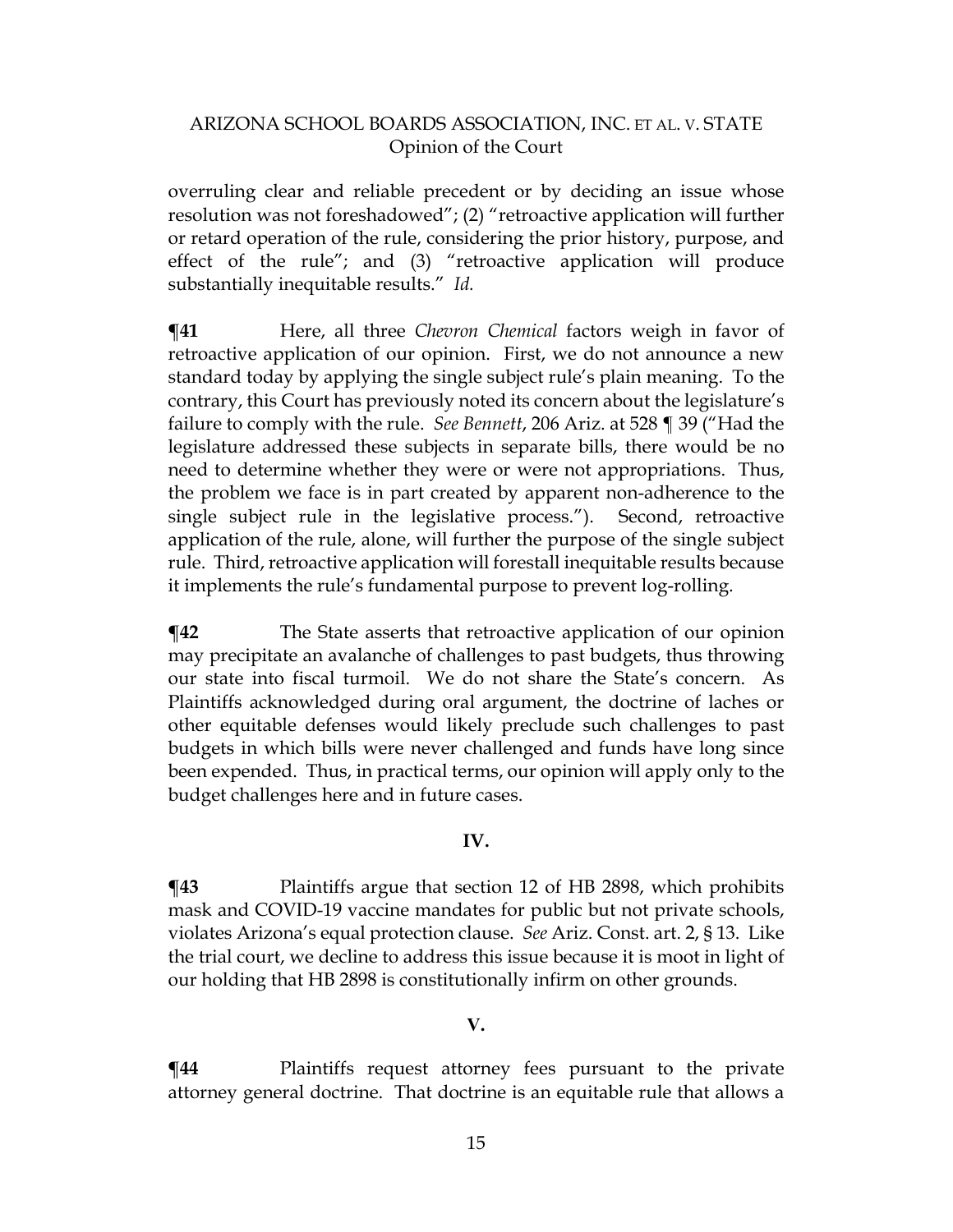court to award fees to "a party who has vindicated a right that (1) benefits a large number of people, (2) requires private enforcement, and (3) is of societal importance." *Ansley v. Banner Health Network*, 248 Ariz. 143, 153 ¶ 39 (2020). Here, Plaintiffs' challenge to the constitutionality of four bills satisfies the criteria for an attorney fee award under the private attorney general doctrine. *See Meyer v. State*, 246 Ariz. 188, 195–96 ¶¶ 25–31 (App. 2019) (awarding fees to legislators successfully challenging the constitutionality of a law); *Ariz. Ctr. for Law in Pub. Interest v. Hassell*, 172 Ariz. 356, 371 (App. 1991) (awarding fees to private litigants successfully contesting the constitutionality of legislation). We therefore exercise our discretion to award reasonable attorney fees to Plaintiffs.

#### **CONCLUSION**

**¶45** We respect the role of the legislature in the discharge of its constitutional duties, including in its budgetary processes, and we heed our constitution's fundamental premise that the division of powers necessarily impels judicial restraint, particularly in the realm of lawmaking. Ariz. Const. art. 3. But this Court's constitutional duty to interpret and apply the constitution requires us to invalidate a law if it infringes the constitution. Thus, today we do not intrude upon the legislature's unique constitutional authority; instead, we merely exercise our own such authority to interpret, apply, and enforce the Arizona Constitution's command that the legislature's acts comply with the title requirement and the single subject rule.

**¶46** We affirm the judgment of the trial court ruling the noncompliant portions of HB 2898, SB 1824, SB 1825, and SB 1819 are unconstitutional in violation of the title requirement, and that SB 1819 is also unconstitutional and void in its entirety in violation of the single subject rule.